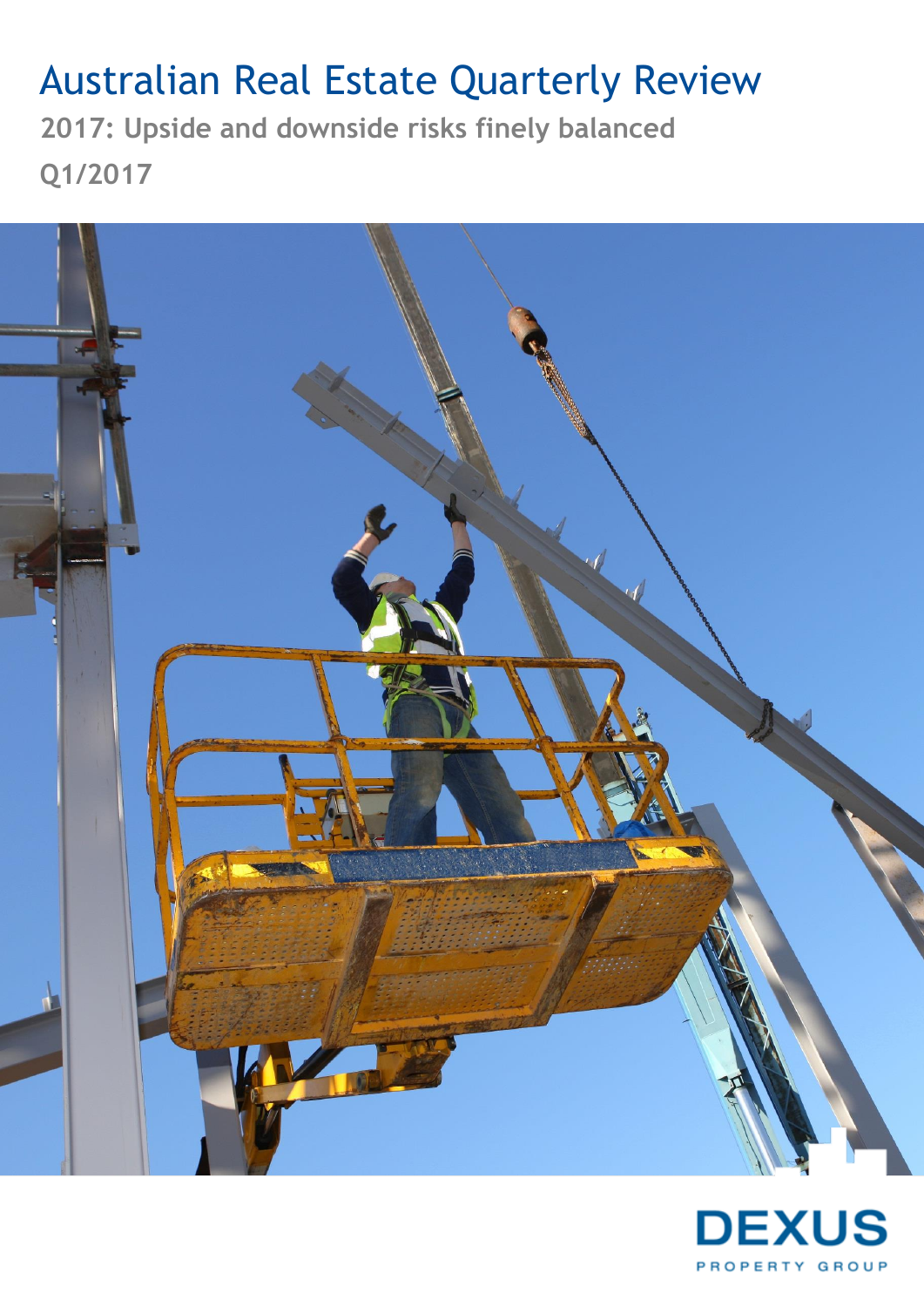## **In summary**

#### **Investment climate – Upside/downside risks finely balanced**

**Transactions - Lack of prime stock leads to easing activity** 

**Performance – Property returns end on a weaker note** 

The investment climate is characterised by a wider range of possible outcomes than usual. Allowing for divergent patterns of growth, the most likely outcome is continued positive leasing demand, but a slowing of capital gain.

#### **Interest rates and real estate** - **Implications of rising yield expectations**

The prospect of rising interest rates has implications for pricing of all high yielding investments including real estate. However it is important to keep recent trends in perspective.

Transaction activity fell in the December quarter resulting in a total volume of sales of \$24.5 billion in the 2016 calendar year. This trend mirrors a decline seen globally over the past 12 months.

Both listed and unlisted property returns ended 2016 on a weaker note as the yield compression cycle tapered and value growth weakened. While returns are still above long term averages, capital growth is expected to soften in the year ahead.

#### **Office markets - Rents continue to surge, but for how long?**

**Retail – 'Placemaking' is the future of retail**

While the Sydney and Melbourne office markets are now in a strong growth phase, other markets are at or near the bottom of the rent cycle. This disparity will help smooth returns for diversified investors when the Sydney and Melbourne growth phase ends.

**Industrial – Supply chain dynamics drive demand**

Following a subdued start, the second half of 2016 saw tenant demand improve, supported by retail and transport occupiers optimising their East Coast distribution networks.

In order to combat the online challenges, successful retail precincts are becoming places which provide a unique customer experience; where people want to visit, interact and shop.

Page 11

Page 7

Page 8

Page 10

Page 3

Page 5 (1999) and the state of the state of the state of the state of the state of the state of the state of the state of the state of the state of the state of the state of the state of the state of the state of the state

Page 6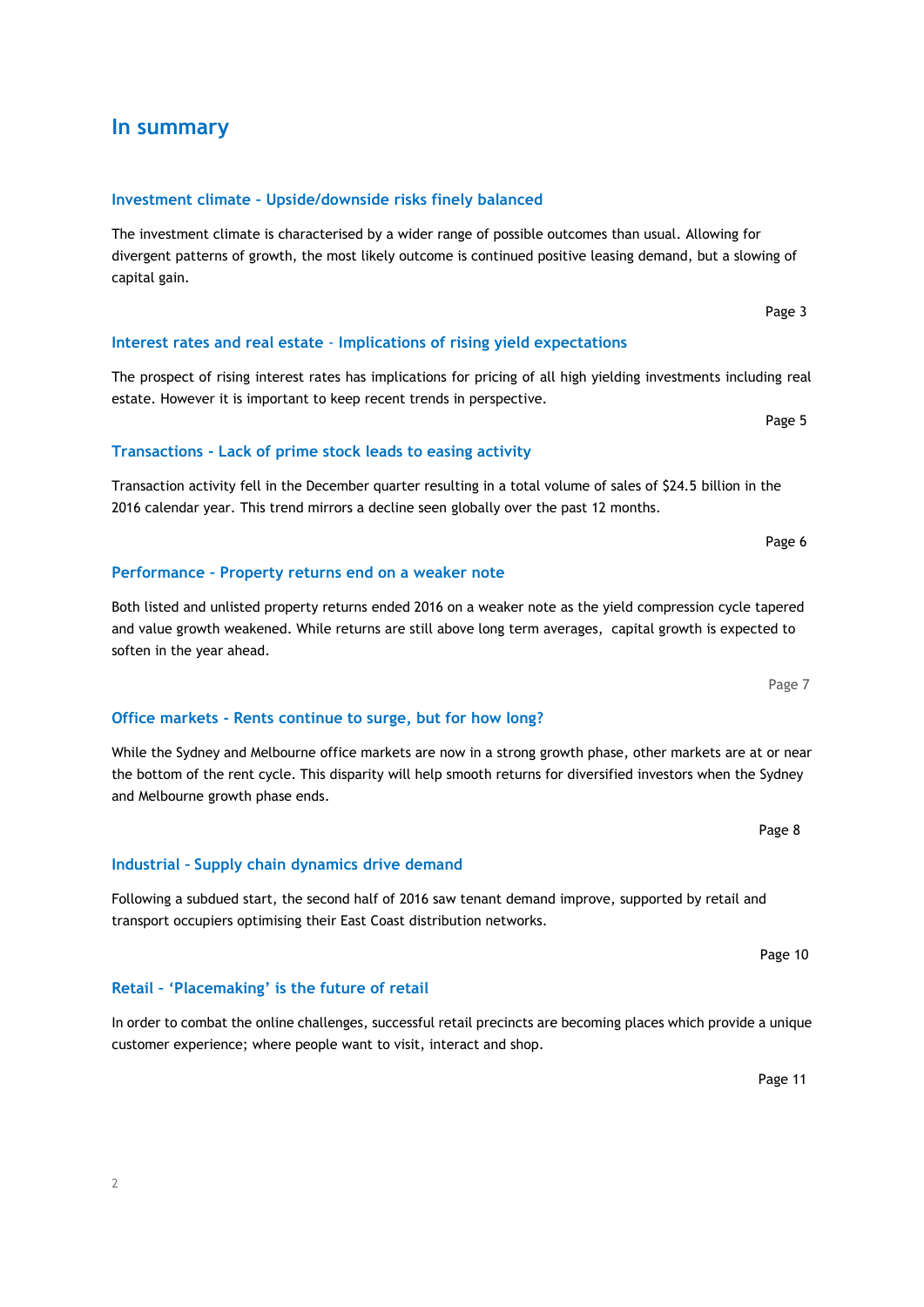## **Investment climate**

#### **Upside/downside risks finely balanced**

The investment climate is characterised by a wider range of possible outcomes than usual. Allowing for divergent patterns of growth, the most likely outcome is continued positive leasing demand, but a slowing of capital gain.

#### **Baseline assumptions**

Investors should hope for the upside, but plan for the downside. Key assumptions include:

- The US economy will continue to strengthen through to FY19 regardless of any extra stimulus from Trump policy changes. US growth is expected to benefit the Asia Pacific region
- Rising US interest rate rises will lead both a strengthening of the US dollar and ongoing uncertainty in the pricing of assets globally
- China is assumed to maintain its current moderate growth profile but its continued reliance on debt-financed property investment is a risk
- The Australian economy is expected to grow only slowly, boosted by exports, but constrained by investment, particularly in mining and housing
- NSW and Victoria will outperform in the short term; but by FY19 growth will slow relative to the sunbelt states of QLD and WA
- NSW will become a victim of its own success with population growth easing as people migrate to more affordable regions
- Residential construction activity, particularly apartments, is expected to slow and could be a significant headwind for growth in FY18
- Employment growth is weakening from a high base and seems likely to weaken further by FY18 as subdued housing investment constrains fulltime job creation

#### **Figure 1. Australia – components of growth**





#### **Figure 2. NSW and VIC leading state growth**

#### **Table 1. Australian economic forecasts: Q4 2016**

|                         | $J$ un-16 | $J$ un-17 | $J$ un-18 |
|-------------------------|-----------|-----------|-----------|
| Real GDP %pa            | 3.1%      | 1.7%      | 2.8%      |
| Final demand %pa        | 1.6%      | 0.2%      | 2.4%      |
| Employment %pa          | 1.9%      | 1.1%      | 1.3%      |
| Goods imports %pa       | $-0.8%$   | 1.9%      | 2.2%      |
| Retail sales %pa (real) | 2.2%      | 1.5%      | 3.2%      |
| CPI %pa                 | 1.1%      | 2.0%      | 2.2%      |
| 90 Day bill %*          | 1.9%      | 1.3%      | 1.6%      |
| 10yr Bond %             | 2.0%      | 2.8%      | 2.9%      |
| AUD/USD                 | 0.75      | 0.72      | 0.70      |

Source: Deloitte Access Economics (DAE), \*DEXUS Research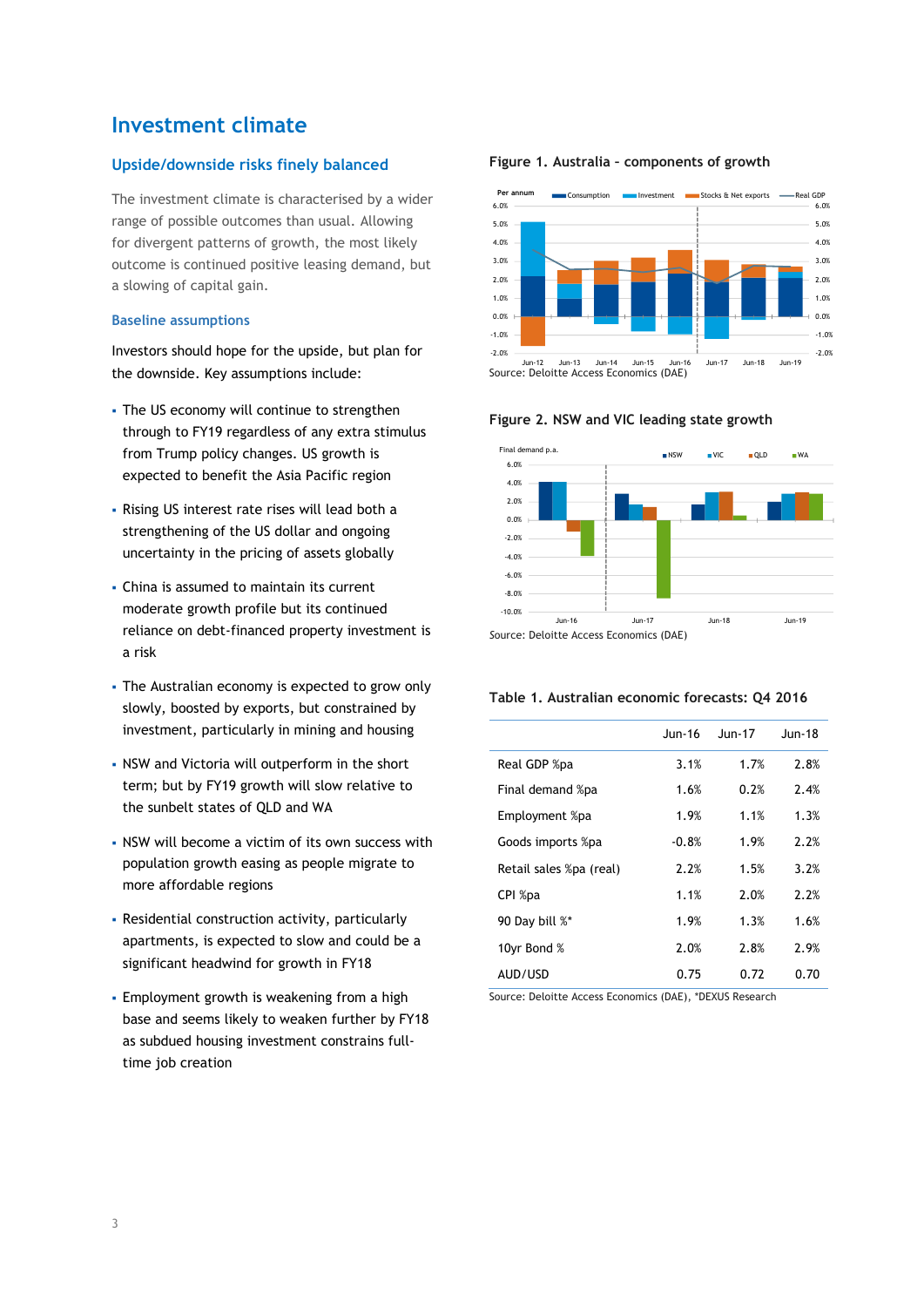- Service sector activity will remain a growth driver for the economy led by education, health, IT and tourism. The public sector, professional services and finance will see more moderate growth while the mining, construction and retail sectors will lag
- Retail spending will be constrained in the short term by moderate confidence, weak wages growth and easing employment growth
- Official cash rates are expected to move mildly lower in 2017 and remain low in 2018
- Australian bond yields are expected to stablise at or near current levels and rise at a slower rate than in the US over the medium term, staying low by historical standards

#### **The upside scenario**

The most likely upside scenarios are:

- US economic growth strengthens more quickly than expected, Chinese growth is sustained and Australia benefits from a resurgence in Asian middle class consumption
- The Queensland economy improves more quickly than expected

#### **The downside scenario**

At face value the downside scenario appears to have a 'higher impact' than the upside, particularly given the potential effect on asset pricing. It includes:

- A sharper than expected contraction in house prices and apartment construction triggered by a slump in confidence, legislative changes designed to increase affordability or a sharp lift in mortgage interest rates
- A slowdown in China associated with a financial crisis and attempts by authorities to curb capital outflows
- A trade war in the Asia Pacific as currency wars and concerns about competitiveness lead to higher tariffs and trade barriers by the US and China
- Geopolitical crises either in the Asia Pacific region or the European union

#### **Figure 3. Confidence subdued**



Source: Deloitte Access Economics (DAE)

#### **Figure 4. Housing to drag on growth**



*S*ource: Deloitte Access Economics (DAE)

#### **Figure 5. Employment growth easing**



*S*ource: ABS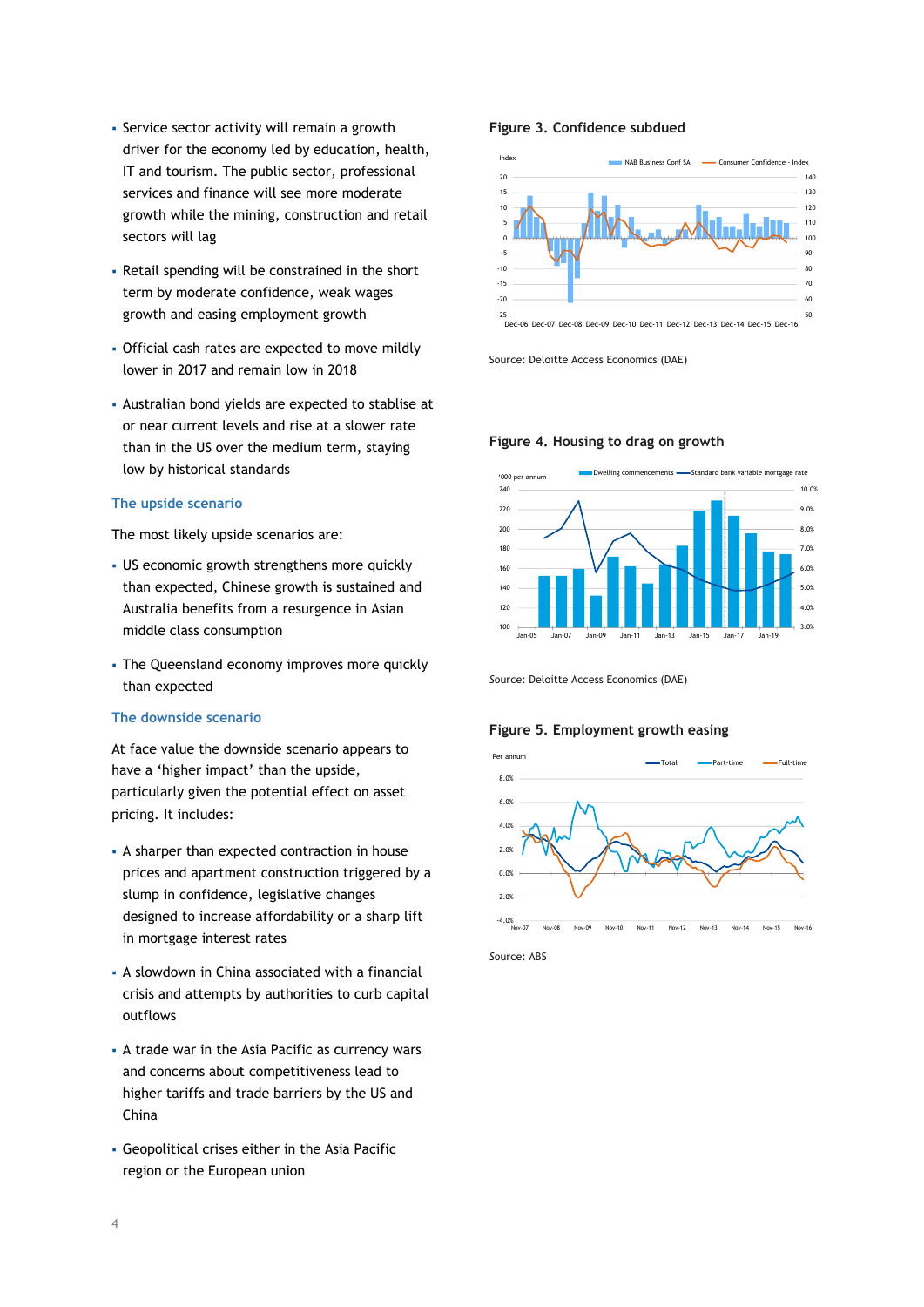## **Interest rates and real estate**

#### **Implications of rising yield expectations**

The prospect of rising interest rates has implications for pricing of all high yielding investments including real estate. However it is important to keep recent trends in perspective.

#### **How important are interest rates?**

Historically, the relationship between interest rates and office yields has been weak and indirect (Figure 6) because rising interest rates are symptoms of a stronger economy. So it does not mean that real estate yields will simply follow interest rates up. However, given real estate yields are currently unusually low, it is reasonable to expect that real estate will be more sensitive in this cycle than usual.

There are several mitigating factors which will help the Australian real estate market absorb initial rises in US rates:

- **There is a wide spread between real estate** yields and bond yields (Figure 6), which will provide a buffer
- Consensus forecasts are for Australian cash rates and bond yields to rise much less quickly than in the US (Figure 7)
- In the past, market fundamentals such as new supply and vacancy have had more influence on real estate yields than interest rates (Figure 8). Consequently it could be that expected movements in office vacancy rates have a large impact on pricing

#### **So what will happen?**

Higher yield expectations globally are expected to reduce cross border investment and limit further tightening of real estate yields in 2017. Investors should then be prepared for a medium term reversion in yields. In assessing how significant this could be, it is worth noting that the effect of a rising cost of capital seems relatively mild given the mitigating factors mentioned above. A more pronounced rise in yields would require a significant deterioration in the outlook for market fundamentals.

#### **Figure 6. Interest rates and office yields**



Source: Bloomberg, JLL Research



#### **Figure 7. Bond yields lifted at end of last year**

#### **Figure 8. Vacancy rate and Office yields**



Source: JLL Research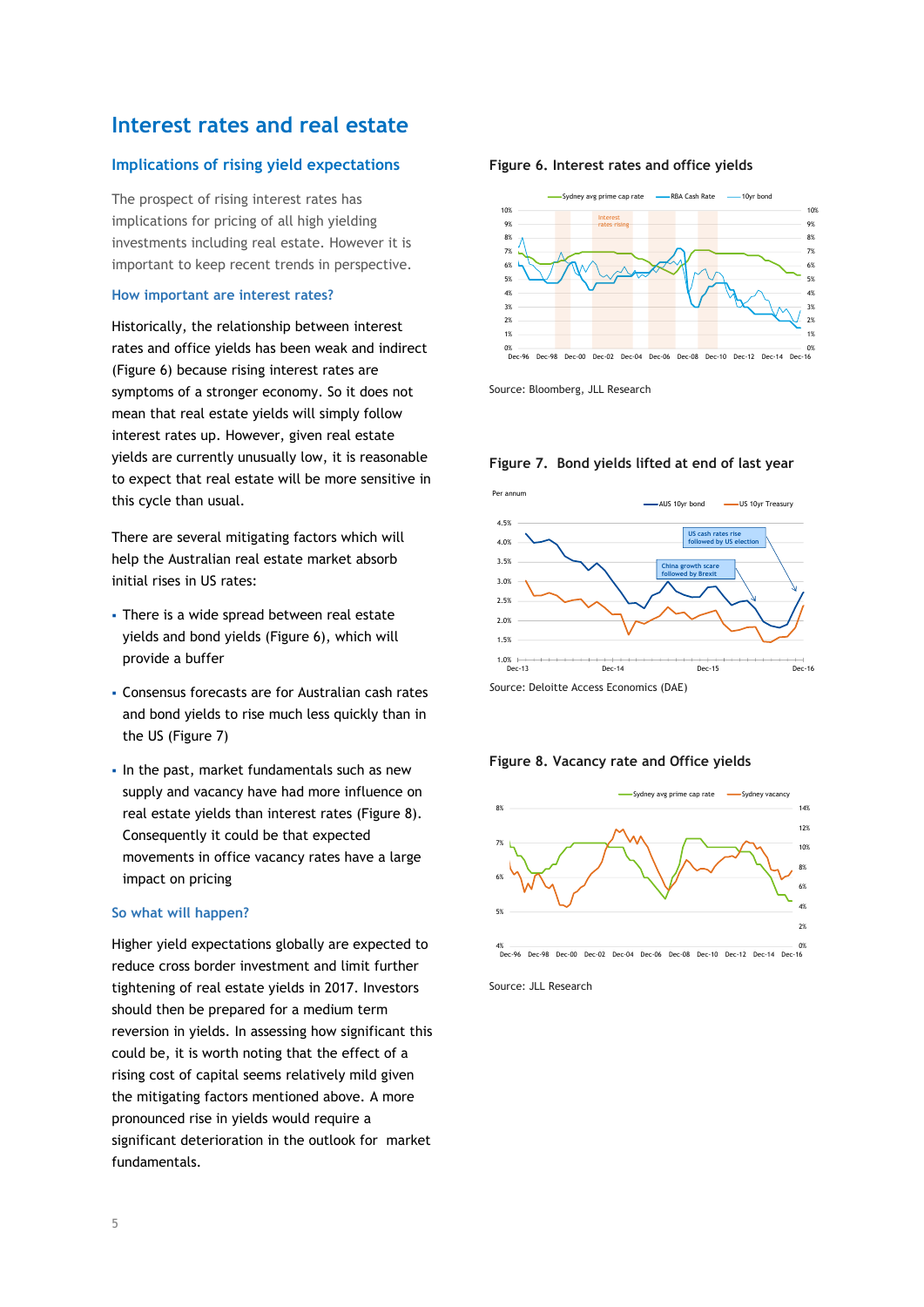## **Transactions**

#### **Lack of prime stock leads to easing activity**

Transaction activity fell in the December quarter resulting in a total volume of sales of \$24.5 billion in the 2016 calendar year. This trend mirrors a decline seen globally over the past 12 months.

The total transaction volume for the December quarter was \$6.9 billion, with a significant portion (\$650m) due to the second tranche of industrial properties purchased by Blackstone from Goodman. Overall, the fall in activity appears more linked to a lack of prime assets for sale rather than a withdrawal of investors.

Foreign investment activity fell mildly to 35% from 47% in the December quarter, despite large acquisitions in all sectors. Domestically, unlisted property trusts and privates were the most active buyers with activity largely concentrated in the office sector.

Investment yields continued to tighten through 2016 reflecting solid demand, with prime office yields averaging around 5.5% for the Sydney and Melbourne CBDs. The recent sale of 111 Eagle St, Brisbane also achieved a reported yield of 5.5%.

Other major office transactions included the GPT Wholesale Office Fund purchase of the ANZ world headquarters on Queen St, Melbourne for \$275m. AMP's Diversified and Wholesale fund each purchased a 50% share in 33 Alfred Street, Sydney for a total of \$430m. A key sale was 39 Martin Place, which was purchased by Transport for NSW to be demolished for the construction of the Sydney metro and eventually redeveloped.

This quarter saw a number of major retail centres transacted including Westfield Woden (\$335m, 50%) purchased by the Perron Group, the Casey Central Shopping Centre (\$221m) purchased by M&G Real Estate Asia, St Collins Lane, Melbourne (\$247m) purchased by JP Morgan Asset Management and Carillon City bought by DEXUS Wholesale Property Fund for \$140m.





Source: JLL Research, DEXUS Research Transaction Database

**Figure 10. Gross transaction volume by buyer type**



Source: JLL Research, DEXUS Research. Includes portfolio sales.

**Table 2. Q4 2016 Top transactions** 

| Price<br>(\$m) | Asset/portfolio                                       | Buyer                                      |
|----------------|-------------------------------------------------------|--------------------------------------------|
| 650.0          | Goodman Industrial<br>Portfolio                       | Blackstone                                 |
| 335.0          | Westfield Woden, ACT                                  | Perron Group                               |
| 332.0          | 39 Martin Place, Sydney<br>(includes shopping circle) | Transport for NSW                          |
| 284.2          | 111 Eagle St, Brisbane                                | GWOF                                       |
| 275.0          | 74-110 Queen St,<br>Melbourne                         | <b>GWOF</b>                                |
| 250.0          | Collins St, Docklands                                 | <b>APPF</b>                                |
| 247.0          | St Collins Lane,<br>Melbourne                         | JP Morgan Asset<br>Management              |
| 771.0          | Casey Central Shopping<br>Centre                      | <b>M&amp;G Real Estate</b><br>Asia Pty Ltd |
| 430.0          | 33 Alfred St, Sydney                                  | AWOF/ADPF                                  |
| 169.0          | 55 Clarence St, Sydney                                | <b>AEW Value</b><br>Investors Asia II      |

Source: DEXUS Research Transaction Database, JLL Research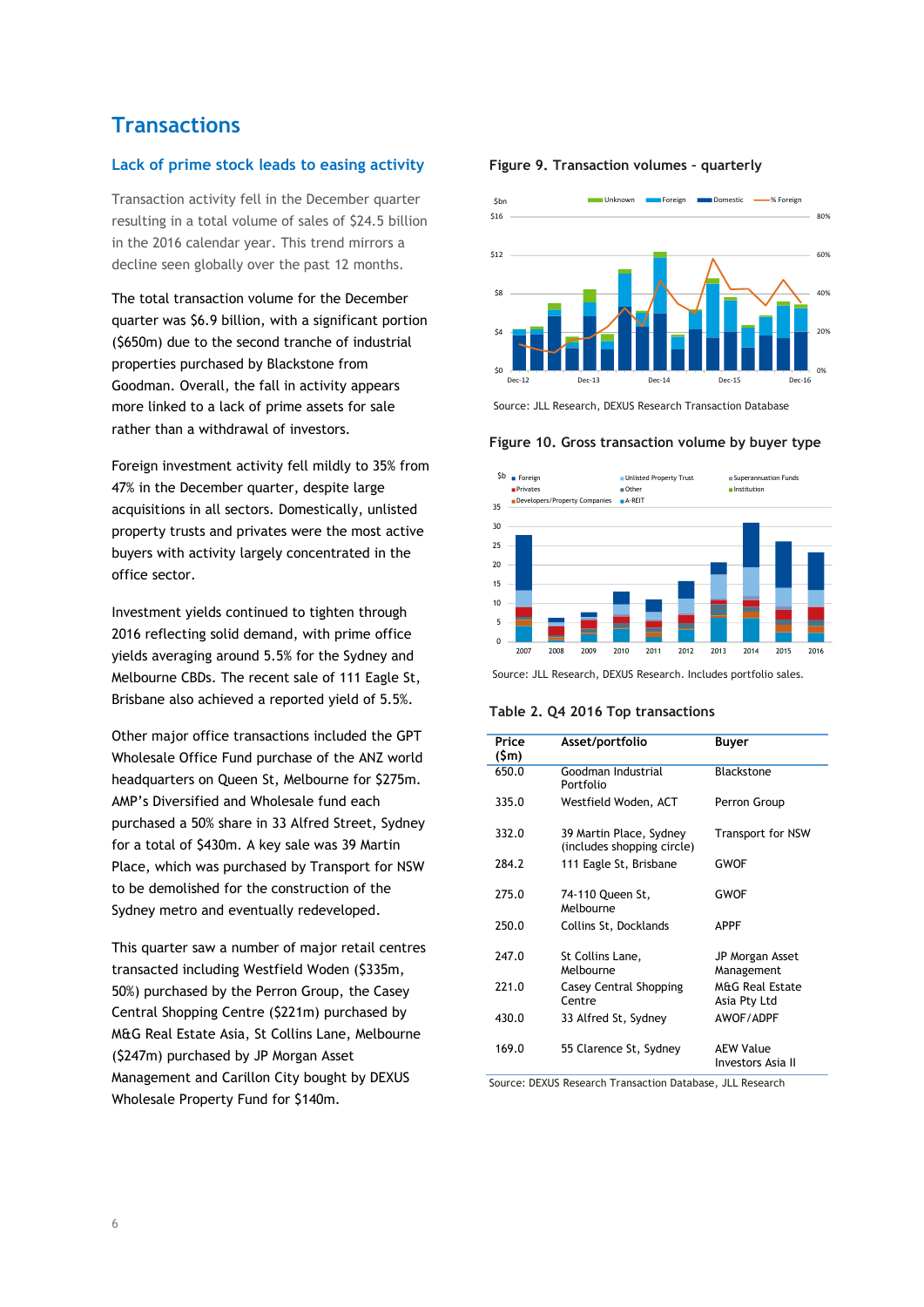### **Performance**

#### **Property returns end on a weaker note**

Both listed and unlisted property returns ended 2016 on a weaker note as the yield compression cycle tapered and value growth weakened. While returns are still above long term averages, capital growth is expected to soften in the year ahead

The share market continued to outperform in the December quarter, albeit at a slower pace. The A-REIT sector has outperformed on an annual and three year basis delivering 13.2% and 18.0% respectively, yet recorded only -0.7% for the quarter. The recent sell-off in bonds caused yields to rise on a range of other defensive assets including A-REITs, leading to a price correction. While above average growth in rental values should provide support, the sector will face challenges to deliver superior returns as cap rate compression eases and bond yields potentially rise further.

Unlisted property returns benefited from strong capital gains over the first half of 2016 producing double digit returns, however returns have eased since August as the rate of capital gain tapered. The cycle of cap rate compression, which fuelled past value gains appears to be coming to an end. The office sector continues to outperform the other sectors given the prospect of rental growth in some markets.

While performance in the share market has been strong, 2017 could see potential volatility in global conditions related to uncertainty about US interest rates, the implications of Trumps economic policies and possible strains in US/China relations. The equity market returned 11.8% for the year.

Returns on fixed interest investments fell to 2.9% for the year to December 2016 as bond yields increased and prices fell. The general consensus is for relatively slow rises in Australian bond yields over the next two years.

#### **Figure 11. A-REIT prices vs Bond yields**



**Figure 12. Unlisted property returns by sector**



Source: Mercer/IPD, DEXUS Research, NAV pre fee

#### **Table 3. Index returns to 31 December 2016**

|                                 | Qtr.<br>% | 1 yr<br>%p.a. | 3 yr<br>%p.a. |                                                  |
|---------------------------------|-----------|---------------|---------------|--------------------------------------------------|
| <b>A-REITs</b>                  | $-0.7$    | 13.2          | 18.0          | S&P/ASX 200<br>Property<br>Accumulation<br>Index |
| Australian<br>shares            | 5.2       | 11.8          | 6.6           | S&P/ASX 200<br>Accumulation                      |
| Unlisted<br>property            | 3.3       | 11.8          | 11.7          | Mercer/IPD<br>Aust. Pooled<br>Fund Index*        |
| Australian<br>fixed<br>interest | $-2.9$    | 2.9           | 5.1           | <b>BACMO Index</b>                               |
| Australian<br>cash              | 0.4       | 7.1           | 7.4           | <b>BAUBIL Index</b>                              |

The indices are copyrighted by and proprietary to the relevant Source issuers: Mercer/IPD Unlisted Index; Standard and Poor's Australian Securities Exchange Accumulation Index; Bloomberg/UBS Composite and Bank Bill Indices. \*NAV Pre-fee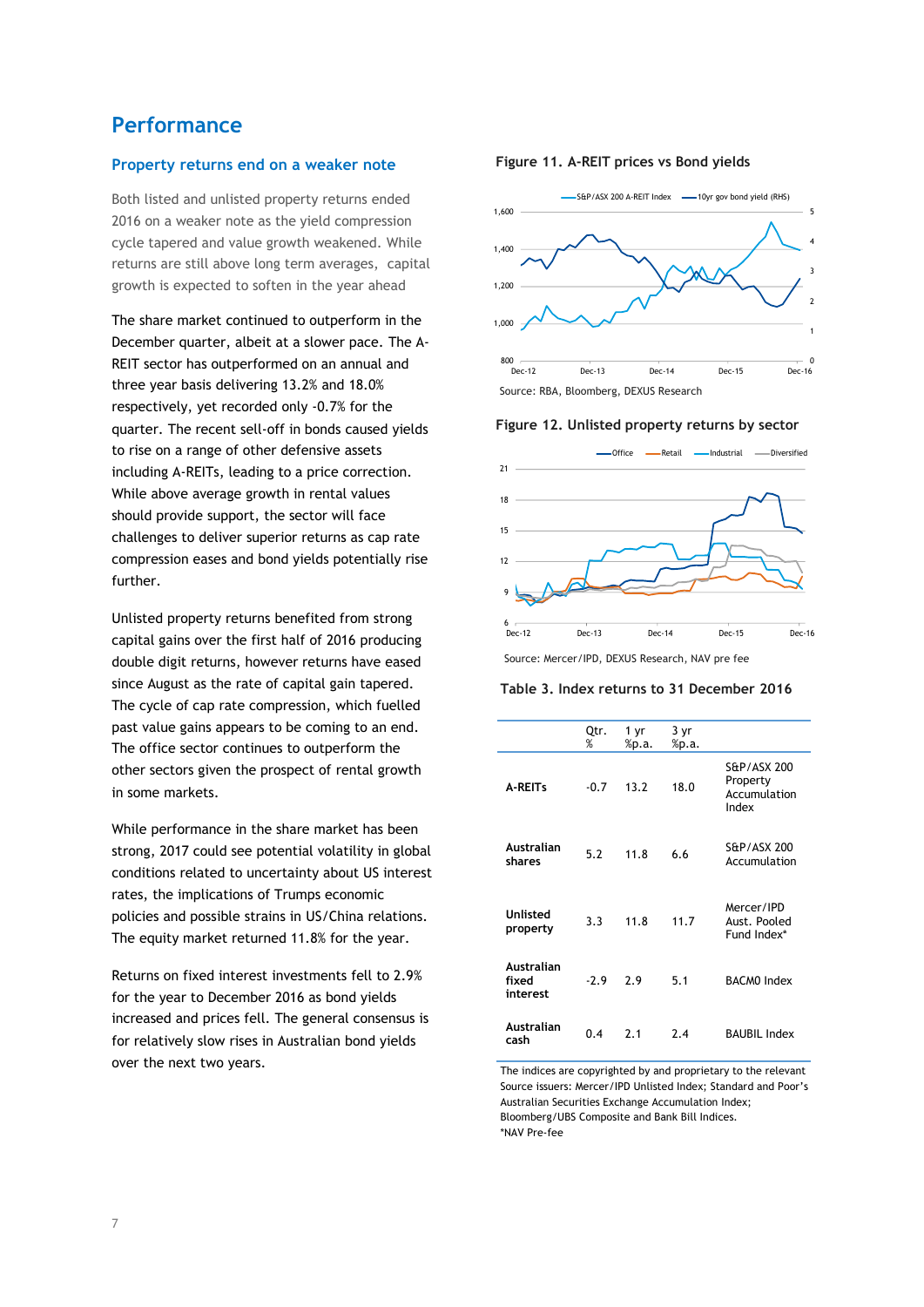## **Office markets**

#### **Rents continue to surge, but for how long?**

While the Sydney and Melbourne office markets are now in a strong growth phase, other markets are at or near the bottom of the rent cycle. This disparity will help smooth returns for diversified investors when the Sydney and Melbourne growth phase ends.

Sydney and Melbourne are experiencing strong effective rental growth, rising +22.5% and +13.0% over the year. This growth should continue in the short term based on robust fundamentals and strong state economies. Both cities are the dominant business centres for their region.

Limited net supply in 2017-2018 for Melbourne and Sydney will support a tightening in vacancy (with Sydney possibly falling to the lowest level in 16 years).

Office markets are historically cyclical and the natural progression is that rising rents will encourage more supply which will in turn constrain rents ahead of the supply completing. There are already signs of this process starting with the pipeline of identified new projects expanding in both cities (Figure 14).

It is worth considering the following mitigating factors in assessing the cyclical risks:

- It could be a considerable time before new supply impacts market fundamental given most of the new projects identified are timed to complete in FY21 or beyond
- The extent of any rise in vacancy in the outer years will depend on demand growth at the time (remember how strong demand smoothed the delivery of Barangaroo)
- Most projects are expected to proceed with substantial pre-commitment

While the short term outlook is buoyant, the longer term outlook warrants conservative growth assumptions.

#### **Figure 13. Prime net effective rents**



Source: JLL Research, DEXUS Research

#### **Figure 14. Sydney and Melbourne potential gross supply**



Source: JLL Research, DEXUS Research

#### **Table 4. Q4 2016 office snapshot**

|                     | Vacancy<br>% | Prime net<br>face rental<br>growth<br>% p.a. | Prime net<br>eff. rental<br>growth<br>% p.a. |
|---------------------|--------------|----------------------------------------------|----------------------------------------------|
| Parramatta          | 4.2%         | 1.0%                                         | 4.1%                                         |
| North Sydney        | 7.3%         | 7.3%                                         | 10.4%                                        |
| Sydney CBD          | 7.7%         | 9.5%                                         | 22.5%                                        |
| Melbourne CBD       | 8.1%         | 8.9%                                         | 13.0%                                        |
| Macquarie Park      | 8.7%         | 3.7%                                         | 7.5%                                         |
| Canberra            | 11.7%        | 2.3%                                         | 3.0%                                         |
| Adelaide CBD        | 16.9%        | 0.3%                                         | $-11.5%$                                     |
| <b>Brisbane CBD</b> | 17.2%        | 0.7%                                         | $-3.2%$                                      |
| Perth CBD           | 24.1%        | $-1.7%$                                      | $-18.2%$                                     |

Source: JLL Research, DEXUS Research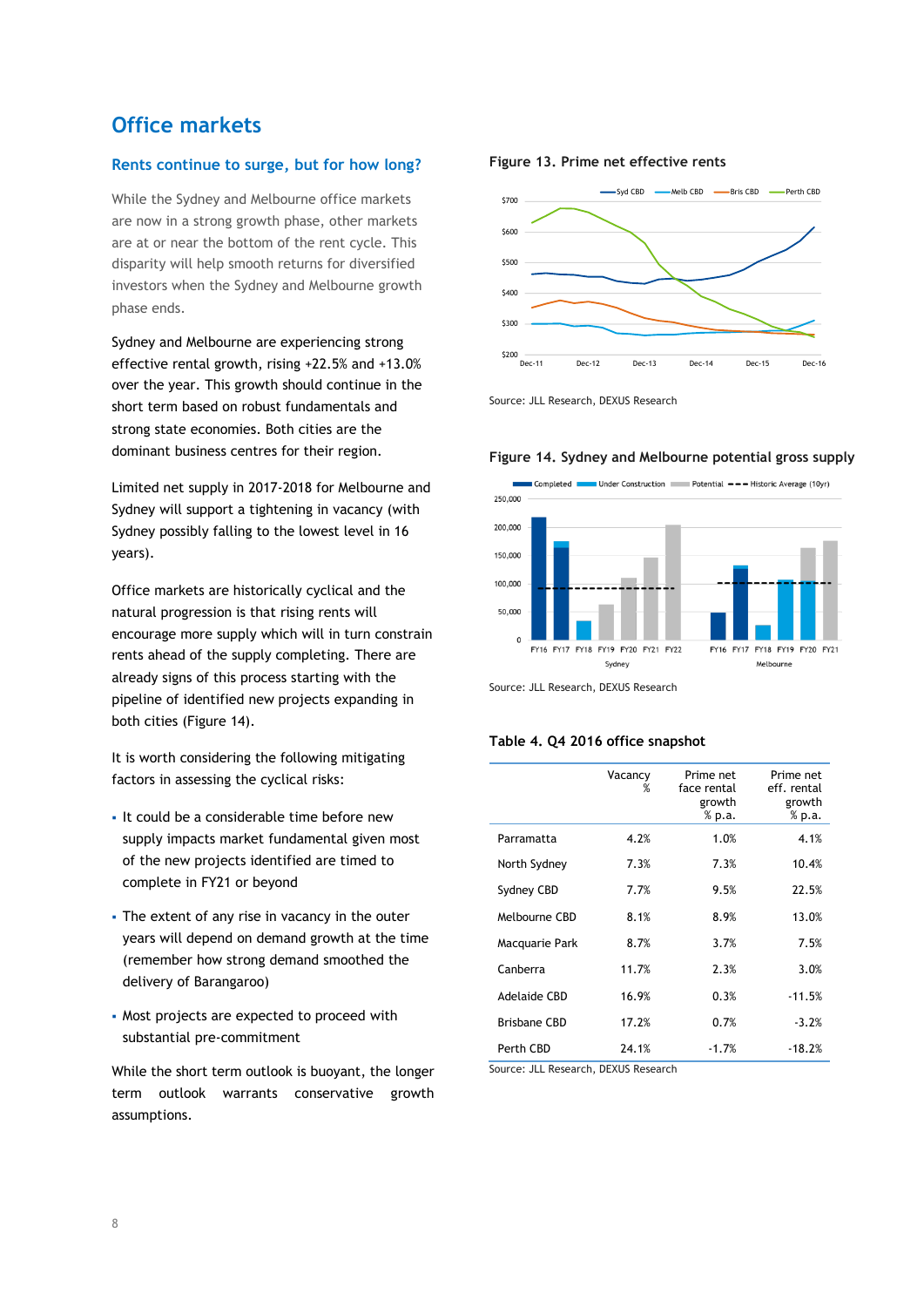## **Office market wrap**

| Market          | Comments                                                                                                                                                                                                     | Direction of trend |                    |
|-----------------|--------------------------------------------------------------------------------------------------------------------------------------------------------------------------------------------------------------|--------------------|--------------------|
|                 |                                                                                                                                                                                                              |                    | for next 12 months |
| Sydney          | Sydney continues to perform strongly with prime and secondary net effective rents increasing by                                                                                                              | Vacancy            | J                  |
|                 | +22.5%yr (7.8%gtr) and 42.0%yr (11.3%gtr) respectively, and below average vacancy of 7.7%. Net                                                                                                               | Rents              | ⇑                  |
|                 | absorption declined in the quarter, impacted by Barangaroo Tower 1 related tenant contractions,                                                                                                              | Incentives         |                    |
|                 | however for the year (+82,000sqm) remains above the long-run average. Given the constrained<br>supply pipeline, an uptick in withdrawals, and a positive demand outlook, Sydney CBD is expected to           | Yields             | ⇨                  |
|                 | continue to outperform over the next 12 months.                                                                                                                                                              |                    |                    |
|                 |                                                                                                                                                                                                              |                    |                    |
| North Sydney    | North Sydney recorded positive net absorption $(c+10, 200$ sqm in Q4-16) and further tightening in<br>vacancy as rates dropped to 7.3% from 8.6% last quarter. In line with tightening vacancy prime net     | Vacancy            |                    |
|                 | effective rents increased by $+10.4\%$ over the year $(+3.9\%$ over the quarter), while incentives                                                                                                           | Rents              |                    |
|                 | remained relatively steady. With no new supply expected until FY19, and a continued positive demand                                                                                                          | Incentives         |                    |
|                 | outlook, vacancy should continue to tighten supporting a further uplift in rents.                                                                                                                            | Yields             | ⇨                  |
| Macquarie Park  | Macquarie Park experienced a positive quarter of net absorption $(c+2,300$ sqm), and a slight decrease                                                                                                       | Vacancy            |                    |
|                 | in vacancy to 8.7%. In line with improving vacancy prime net effective rents grew by $+7.5\%$ over the                                                                                                       | Rents              |                    |
|                 | year (+1.3% over the quarter), and net incentives fell slightly to 28%. Demand is expected to remain<br>positive and combined with a relatively subdued supply pipeline should continue to support rental    | Incentives         |                    |
|                 | growth over the next 12 months.                                                                                                                                                                              | Yields             | ⇨                  |
| Parramatta      | Rarramatta experienced a further tightening in vacancy as rates dropped to 4.2% (total) and 0.5%                                                                                                             | Vacancy            |                    |
|                 | (prime). Prime gross effective rents increased by $+3.0\%$ over the year as incentives dropped slightly                                                                                                      | Rents              |                    |
|                 | to 25%. Parramatta is expected to perform solidly over the next 12 months given limited availability of                                                                                                      | Incentives         |                    |
|                 | prime space. Supply risks to mount over the medium-term with the exit of CBA and development of                                                                                                              |                    |                    |
|                 | Parramatta Square, however most new supply should be pre-committed and the market will continue<br>to benefit from government departments decentralisation.                                                  | Yields             | ⇨                  |
| Melbourne       | Melbourne recorded the strongest net absorption across the CBD office markets, and saw vacancy                                                                                                               | Vacancy            |                    |
|                 | tighten to 8.1%. After an extended period of limited rental growth and rising incentives, prime net                                                                                                          |                    |                    |
|                 | effective rents picked up this quarter growing $+5.9\%$ over the quarter $(+13.0\%$ over the year).<br>Limited new supply and a solid demand outlook will see vacancy tighten and support further rental     | Incentives         |                    |
|                 | growth over the next 12 months.                                                                                                                                                                              | Yields             | ⇨                  |
| <b>Brisbane</b> | The demand recovery in Brisbane continued with positive net absorption of $c+5$ , 400sqm for the                                                                                                             | Vacancy            |                    |
|                 | quarter. Vacancy rates increased slightly to 17.2% due to the completion of 1 William Street, which                                                                                                          | Rents              |                    |
|                 | increased backfill space. Prime gross rents have remained weak, and incentives elevated as a result                                                                                                          | Incentives         |                    |
|                 | of the high vacancy. Prime rental growth is expected to improve over the medium-term, as vacancy                                                                                                             | Yields             | ⇨                  |
|                 | levels move back towards the long run average with a flight to quality absorbing prime space.                                                                                                                |                    |                    |
| Perth           | Perth recorded a positive quarter of net absorption (c+9,500sqm), benefiting from higher commodity                                                                                                           | Vacancy            | ⇨                  |
|                 | (iron ore) prices. However elevated vacancy rates (24.1%) continue to place significant pressure on<br>rents with prime incentives rising to 50% (net), and prime net effective rents declining -18.2% over  | Rents              | ⇨                  |
|                 | the year. Rental growth is expected to remain weak over the next 12 months, improving over the                                                                                                               | Incentives         |                    |
|                 | medium term as market conditions slowly recover in the absence of new supply.                                                                                                                                | Yields             | ⇛                  |
| Adelaide        | Adelaide experienced a negative quarter of net absorption and a rise in vacancy levels to 16.9%.<br>Weak conditions saw prime gross effective rents contract by $-4.3\%$ over the quarter $(-7.4\%$ over the | Vacancy            | ⇨                  |
|                 |                                                                                                                                                                                                              | Rents              | ⇨                  |
|                 | year) as average incentives increased from 32% to 34%. Rental growth is expected to remain weak<br>over the next 12 months due to subdued demand growth.                                                     | Incentives         |                    |
|                 |                                                                                                                                                                                                              | Yields             | ⇨                  |
| Canberra        | A positive quarter of net absorption (+14,900sqm) and -30,700sqm of withdrawals saw vacancy rates                                                                                                            | Vacancy            | ⇨                  |
|                 | tighten in Canberra to 11.7% (down -1.3ppts). Despite this, rental growth was limited and incentives                                                                                                         | Rents              |                    |
|                 | remained steady at 20% for the prime market. A relatively benign supply pipeline and anticipated mild<br>but positive demand should support an uplift in rents over the next 12 months.                      | Incentives         | ⇨                  |
|                 |                                                                                                                                                                                                              | Yields             | ⇨                  |
|                 |                                                                                                                                                                                                              |                    |                    |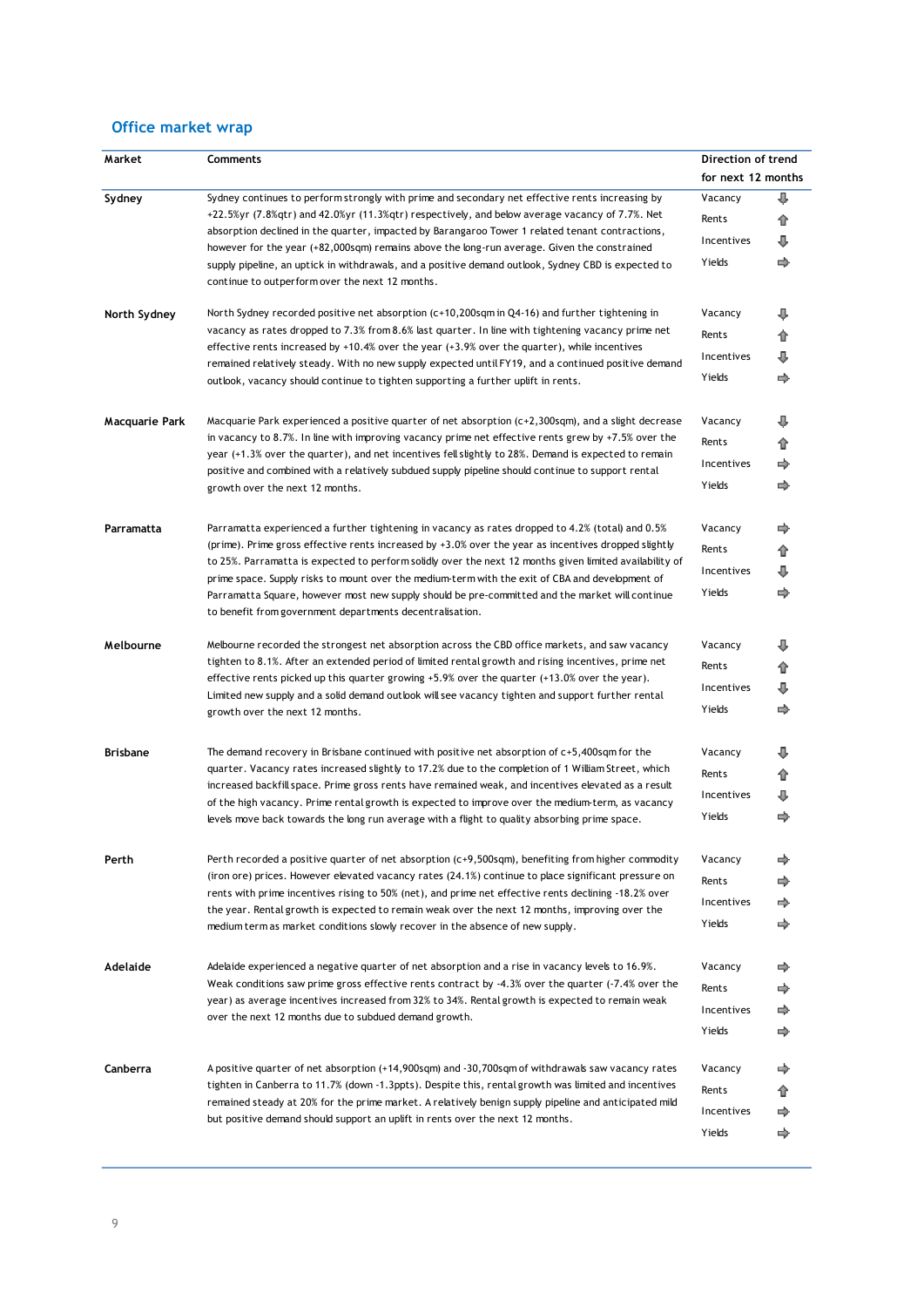## **Industrial markets**

#### **Supply chain dynamics drive demand**

Following a subdued start, the second half of 2016 saw tenant demand improve, supported by retail and transport occupiers optimising their East Coast distribution networks.

Sydney and Melbourne continue to perform well, while Brisbane is improving following a solid second half of 2016. However, Perth remains subdued.

Around 1.5m sqm of new industrial supply was recorded in 2016, slightly below the 10 year average. Supply in 2017 is likely to be above average as institutions take advantage of easy access to capital to manufacture core stock at competitive rents. Owners of older properties (older than say 20 years) will need good retention strategies.

Rents are likely to remain relatively subdued and stable in the short term as the pre-commitment market remains competitive. Land constrained markets are the best placed for rental growth in the future.

The key themes for this quarter include:

- Limited investment stock is resulting in a competitive transaction market and stronger demand for risker assets at a time when retention risks are rising for older stock
- Limited land availability and strong demand in key markets is putting upward pressure on land values, particularly in Sydney and Melbourne
- The progression of major road infrastructure projects (North East Link - Melbourne and M12 – Sydney) has positive implications for surrounding industrial precincts
- The development of Badgery's Creek Airport in outer west Sydney progressed further in December with the Federal Government's approval of the Airplan Plan. The airport is planned to complete Stage 1 by 2025.

#### **Figure 15. Upper prime industrial cap rates**



Source: JLL Research, DEXUS Research



**Figure 16. Capital city industrial supply pipeline** 

Source: JLL Research, DEXUS Research

#### **Table 5. Q4 2016 industrial snapshot**

|                   | Ave prime cap<br>rate change<br>from Q4 2015 | <b>Existing prime</b><br>net face rental<br>growth $%$ p.a. |
|-------------------|----------------------------------------------|-------------------------------------------------------------|
| Outer West Sydney | $-0.38$                                      | $-0.4$                                                      |
| Southern Brisbane | $-0.38$                                      | $-0.4$                                                      |
| East Perth        | $-0.25$                                      | $-5.4$                                                      |
| South Sydney      | $-0.63$                                      | 8.1                                                         |
| West Melbourne    | $-0.38$                                      | 0.0                                                         |

Source: JLL Research, DEXUS Research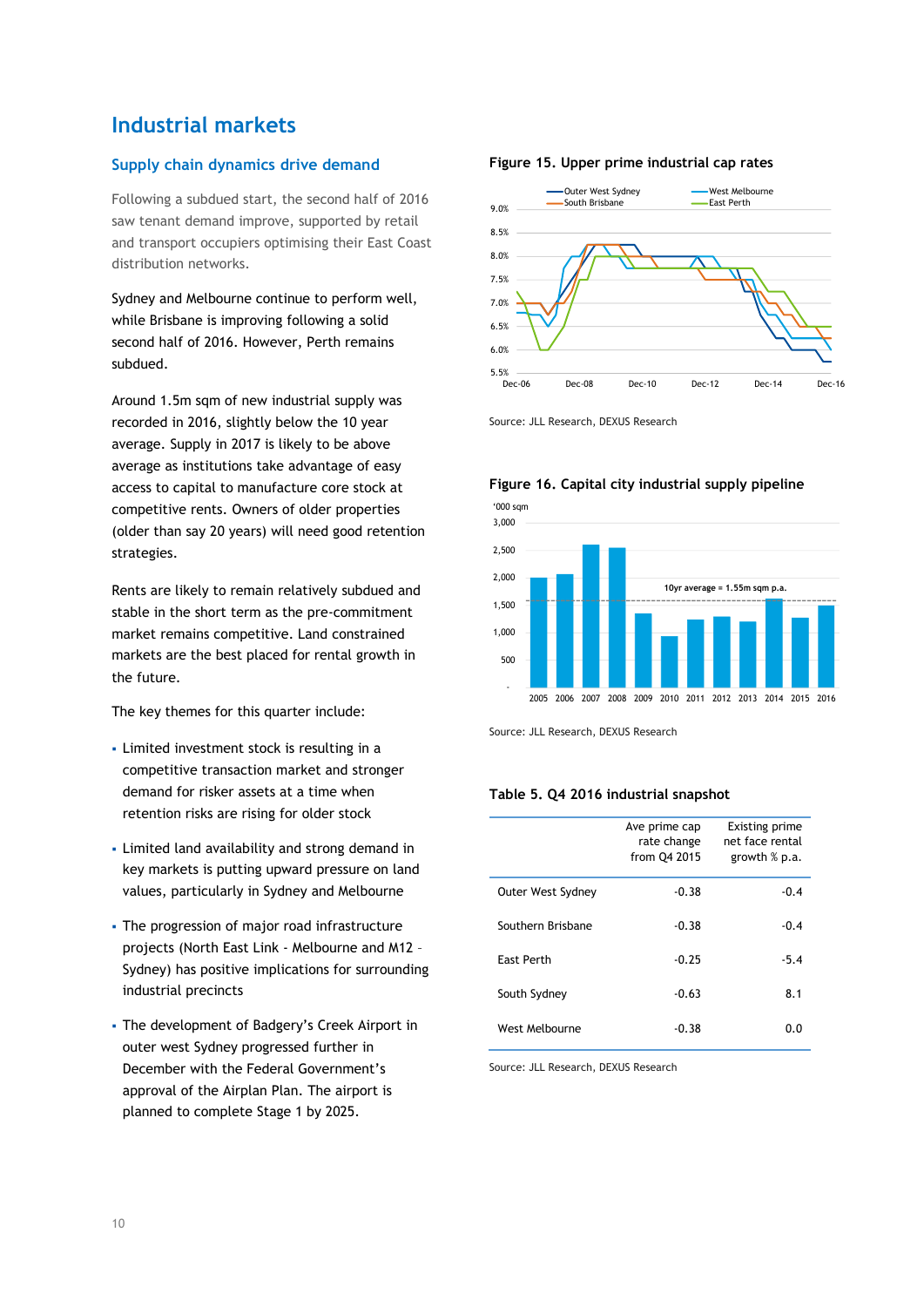## **Retail**

#### **'Placemaking' is the future of retail**

In order to combat the online challenges, successful retail precincts are becoming places which provide a unique customer experience; where people want to visit, interact and shop.

Retail sales growth stabilised recently but will continue to face headwinds such as subdued consumer confidence and wages growth. The housing market is also a potential headwind should it weaken. Retail turnover growth reached 3.4% for the year to November 2016. NSW and VIC remain solid, QLD is stable while WA remains weak. Speciality rent growth will remain subdued.

'Cafés, restaurants and takeaway' and 'clothing, footwear and accessories' are currently the best performing categories, while 'department store' sales continue to contract.

Development activity remains concentrated at regional centres, as owners seek to expand their entertainment and leisure precincts and attract new international retailers.

Key themes this quarter include:

- Amazon is rumoured to soon be establishing its physical presence in Australia following the registration of more than 250 trademarks
- David Jones is progressing the rollout of smaller boutique stores (1,400-1,500sqm) following the opening of Barangaroo (Sydney) and plans now lodged for Fortitude Valley (Brisbane)
- Woolworths has sold its fuel business to BP, ending the Woolworths/Caltex arrangement; a new convenience store partnership is likely to commence at some 200 BP service stations
- The prevalence of mobile devices being used in online transactions is increasing rapidly, with eBay Australia reporting that 2.3 items were sold per second on mobile devices in 2016
- International retailers likely to open stores in Australia in 2017 include luxury brands by LVMH, Richemont and Kering, along with mid-tier retailers such as J.Crew and Banana Republic.

#### **Figure 20. Retail sales growth and cash rate**



Source: ABS, RBA, DEXUS Research



#### **Figure 21. Retail growth by category**

Source: ABS (November 2016), DEXUS Research

#### **Table 6. Q4 2016 retail snapshot**

|                | Specialty<br>rent<br>growth<br>since Q4<br>2015 %<br>p.a. | Ave cap<br>rate<br>change<br>from Q4<br>2015 (%) | YOY state<br>retail<br>turnover<br>(Nov 16) %<br>p.a. |
|----------------|-----------------------------------------------------------|--------------------------------------------------|-------------------------------------------------------|
| Sydney         |                                                           |                                                  | 4.0                                                   |
| Regional       | 0.00                                                      | $-0.25$                                          |                                                       |
| Sub-regional   | 0.88                                                      | $-0.50$                                          |                                                       |
| Neighbourhood  | 1.00                                                      | $-0.75$                                          |                                                       |
| Melbourne      |                                                           |                                                  | 4.3                                                   |
| Regional       | 1.63                                                      | $-0.38$                                          |                                                       |
| Sub-regional   | 0.50                                                      | $-0.50$                                          |                                                       |
| Neighbourhood  | 1.00                                                      | $-1.13$                                          |                                                       |
| South East QLD |                                                           |                                                  | 4.3                                                   |
| Regional       | 0.00                                                      | $-0.25$                                          |                                                       |
| Sub-regional   | 0.00                                                      | $-0.50$                                          |                                                       |
| Neighbourhood  | 0.00                                                      | $-0.50$                                          |                                                       |

Source: JLL Research, ABS, DEXUS Research